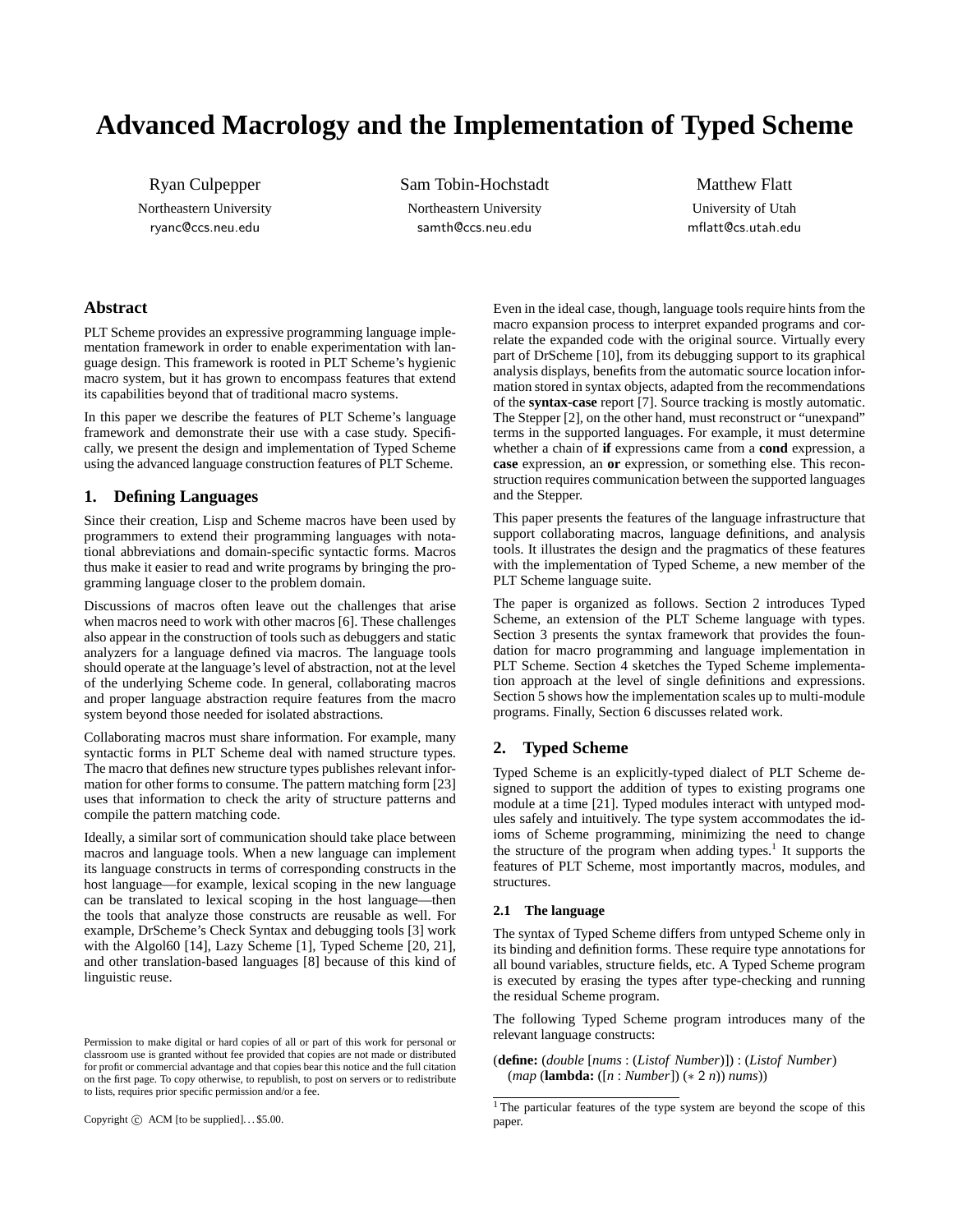The **define:** and **lambda:** forms parallel the traditional versions but include type information. The rest of the code is identical to the equivalent PLT Scheme code.

Since PLT Scheme programs use structures extensively, Typed Scheme provides a typed structure definition form:

(**define-typed-struct** *rectangle* ([*width* : *Number*] [*height* : *Number*])) (**define-typed-struct** *circle* ([*radius* : *Number*]))

The programmer can then define new types based on those types:

(**define-type-alias** *shape* (∪ *rectangle circle*))

Here, the *shape* type is the union of *circle*s and *rectangle*s. The following program illustrates how to manipulate values of this type:

(**define:** (*area* [*sh* : *shape*]) : *Number* (**cond** [(*circle? sh*) (∗ 3.1416 (*circle-radius sh*) (*circle-radius sh*))] [**else** (∗ (*rectangle-width sh*) (*rectangle-height sh*))]))

Programmers can also define polymorphic functions such as *foldr*:

```
(pdefine: (a\ b) (foldr [combine : (a\ b \rightarrow b)]
                        [base : b]
                        [items : (Listof a)]) : b
   (cond [(pair? items)
           (combine (car items) (foldr combine base (cdr items)))]
```
[**else** *base*]))

An important goal of Typed Scheme is to support programs that use macros. Typed Scheme programs can define and use macros, such as the following:

## (**define-syntax shape-case**

```
(syntax-rules (circle rectangle)
  [(shape-case sh
       [(circle rad) circle-expr]
       [(rectangle w h) rectangle-expr])
   (cond [(circle? sh)
           (let ([rad (circle-radius sh)])
              circle-expr)]
          [(rectangle? sh)
           (let ([w (rectangle-width sh)]
                [h (rectangle-height sh)])
              rectangle-expr)])]))
```
Using **shape-case** simplifies our implementation of *area*:

```
(define: (area [sh : shape]) : Number
  (shape-case sh
     [(circle r) (∗ 3.1416 r r)]
     [(rectangle x y) (∗ x y)]))
```
The type-checker can type-check the function definition even though it uses a macro.

Typed Scheme programs can also use some—but not all—of PLT Scheme's standard macro libraries, even though those libraries know nothing about Typed Scheme. For example, we can use the **match** macro to simplify the *area* function:<sup>2</sup>

(**define:** (*area* [*sh* : *shape*]) : *Number*

(**match** *sh* [(**struct circle** (*rad*)) (∗ 3.1416 *rad rad*)] [(**struct rectangle** (*w h*)) (∗ *w h*)]))

<sup>2</sup> To make supporting macros such as **match** easier, Typed Scheme includes a trivial form of type inference.



**Figure 1.** Typed Scheme in DrScheme

| $\boldsymbol{\Omega}$             |                                         |                                                                                                                                                                                     | add5.scm - DrScheme |                            | $ \Box$ $\mathbf{x}$                     |
|-----------------------------------|-----------------------------------------|-------------------------------------------------------------------------------------------------------------------------------------------------------------------------------------|---------------------|----------------------------|------------------------------------------|
|                                   |                                         | Eile Edit View Language Scheme Special Help                                                                                                                                         |                     |                            |                                          |
| add5.scm<br>$(\text{define} )$    |                                         |                                                                                                                                                                                     |                     |                            | Debug Macro Stepper Q Check Syntax X Run |
| (define: $\mathbf{x}$ : Number 5) | $\text{cond}$ $\text{f}$ (null? ln) \n] | (module add5 (planet "typed-scheme.ss" ("plt" "typed-scheme.plt"))<br>(define: (f [ln \ (Listof Number)]) : (Listof Number)<br>$[else (cons (+ \times (car l)) )$<br>(f (cdr (n)))) |                     |                            |                                          |
| Programming language:<br>(module) |                                         |                                                                                                                                                                                     | 3:2                 | Read/<br>GC 67.96<br>Write | not running                              |

**Figure 2.** Typed Module Programs

More complicated macro libraries require special cooperation with Typed Scheme.

## **2.2 Using Typed Scheme**

A programmer can use Typed Scheme in two different modes. First, the programmer can select the Typed Scheme language level in DrScheme, depicted in Figure 1. This provides the standard interactive top-level semantics, but with the type-checking previously described. When expressions are evaluated, their types print out as a part of the read-eval-print loop.

Second, the programmer can write a *typed module*, i.e., a PLT Scheme module specifying Typed Scheme as the module's language. Figure 2 shows such a typed module. The body of the module is Typed Scheme code, and the compiler type-checks the module during compilation; if type-checking fails, compilation fails and the module cannot be loaded.

A program may contain a mixture of typed and untyped modules (and even modules written in other macro-based languages). This mixture supports the process of gradual migration to Typed Scheme. One typed module can import values (and macros) from another using PLT Scheme's standard **require** form, as follows:

## (**require** "some-typed-module.ss")

A typed module can also be used by untyped code, again using the standard **require** form. The typed module's exports are automatically protected by dynamically-checked contracts that maintain the typed module's invariants [21]. Finally, a typed module can require an untyped module by annotating the require specification with types:

#### (**require/typed** (*lib* "file.ss")

[*find-files* ((*Path* → *Boolean*) *Path* → (*Listof Path*))])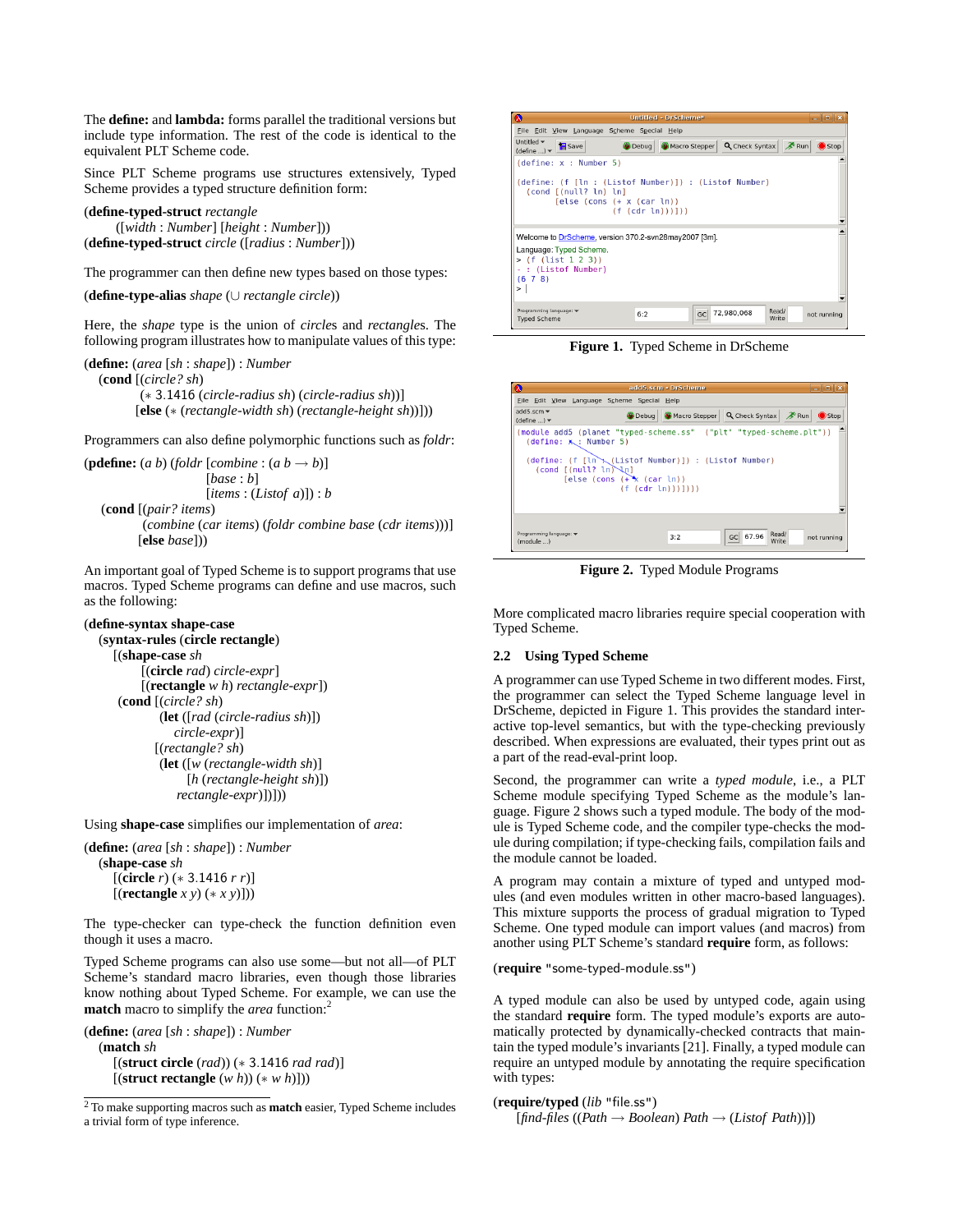The programmer-supplied types are automatically converted to contracts and checked at the module boundary, again preserving the typed module's invariants. These features mean that typed modules can be seamlessly integrated into larger programs.

# **3. Syntax Framework**

The evolution of PLT Scheme has been guided by two major goals:

- implementing DrScheme and its teaching languages
- supporting research on programming tools and languages

These goals have pushed PLT Scheme to develop a powerful framework for representing and manipulating programs.

This section presents a summary of the standard and nonstandard features of PLT Scheme's language framework.<sup>3</sup> The purpose of this section is to show how these features are a part of a comprehensive language implementation framework, even those that appear to be of marginal interest when considered in isolation.

## **3.1 Macros**

PLT Scheme's macro system is based on the hygienic [4, 17] **syntax-case** system [7], named after the syntactic form it provides for destructuring the syntax of macro occurrences. A distinguishing aspect of this system is its use of a syntax object system, a rich datatype for representing program fragments.

Unlike the **syntax-rules** facility [16], **syntax-case** permits *procedural* macros, i.e., macros that use Scheme code to compute the macro's transformation. Procedural macros have several major advantages over R5RS's restricted pattern-rewriting macros:

- Procedural macros can perform computation at compile time using Scheme's natural computation mechanisms. In contrast, many computations with **syntax-rules** require writing macros in a contorted style, using the macro expander as a trampoline, resulting in many artificial macro transformation steps [15]. Furthermore, many computations are simply impossible with **syntax-rules** because the pattern-rewriting language is insufficiently expressive.
- Procedural macros allow the programmer to detect and report syntax errors. Macro writers can enforce constraints on legal syntax, such as a given list of identifiers must not contain duplicates; detect when those constraints are violated; and report errors in an appropriate, context-specific fashion. In contrast, pattern-rewriting macros have only two kinds of errors: failure to match any pattern and misuse of a primitive form.
- The **syntax-case** macro system allows macros to construct identifiers that capture references not introduced by the macro often called "breaking hygiene."

The macro definition in Figure 3 demonstrates the major capabilities of **syntax-case** macros. Its purpose is to create procedures that access and update a shared, hidden variable. For example, a programmer can write (**define-getter**+**setter** *balance*) to create definitions for *get-balance* and *set-balance!*.

The macro defines a procedural abstraction (*symbol-append*) to help construct names. Within the **syntax-case** clause, the macro checks that the given name is an identifier (a syntax object containing a symbol); otherwise, it raises an error. Then it uses the macro system's *datum*→*syntax-object* procedure together with its own *symbol-append* abstraction to construct the names of the getter

```
(define-syntax (define-getter+setter stx)
  \gamma; symbol-append : symbol \ldots \rightarrow symbol
  (define (symbol-append . syms)
     (string→symbol
      (apply string-append (map symbol→string syms))))
  (syntax-case stx ()
     [(define-getter+setter name init-value)
     ;; constraint checking:
     (unless (identifier? #'name)
        (raise-syntax-error 'define-get+set
                           "expected identifier"
                           #'name))
     ;; transformation:
     (with-syntax
           ([getter
             (datum→syntax-object
              #'name
              (symbol-append 'get-
                              (syntax-object→datum #'name)))]
            [setter
             (datum→syntax-object
              #'name
              (symbol-append 'set-
                              (syntax-object→datum #'name)
                               '!))])
         #'(define-values (getter setter)
              (let ([name init-value])
                 (values (lambda () name)
                        (lambda (new-value)
                           (set! name new-value))))))))))
```


and setter procedures. This macro breaks hygiene, because the hygiene principle states that introduced names only capture references to the same name that are introduced by the same macro transformation.

#### **3.2 Modules, or You Want it When, Again?**

The PLT Scheme module system [13] allows programmers to group definitions, use imports and exports to control the scope of names, and specify the dependencies between modules. The presence of macros complicates the notion of dependence between modules.

In the presence of procedural macros, a compiler must execute parts of a program in order to deal with the remainder of the program. This blurs the line between compilation and execution. In particular, an interpreter may draw the line in a different place than the compiler, requiring programmers to debug their compiled program after they have already debugged their interpreted program. To eliminate this potential for inconsistency, the PLT Scheme module system provides uniform behavior in both interactive and batchcompilation mode by making module dependencies explicit.

Modules are compilation units, and every module must be compiled before it can be used. Modules contain declarations of their direct dependencies. When a module is compiled, the module system uses those declarations to determine the portions of existing modules that must be executed to support the compilation of the current module. If a macro transformer depends on a value definition, the macro's module must declare a "for-syntax" dependency on the value definition's module. Scoping rules prevent access from macros to undeclared run-time dependencies, and the compiler creates separate instantiations of declared dependencies to prevent interference across separate compilations.

<sup>3</sup> While some of the features are PLT specific, many are supported in some form by other Scheme implementations.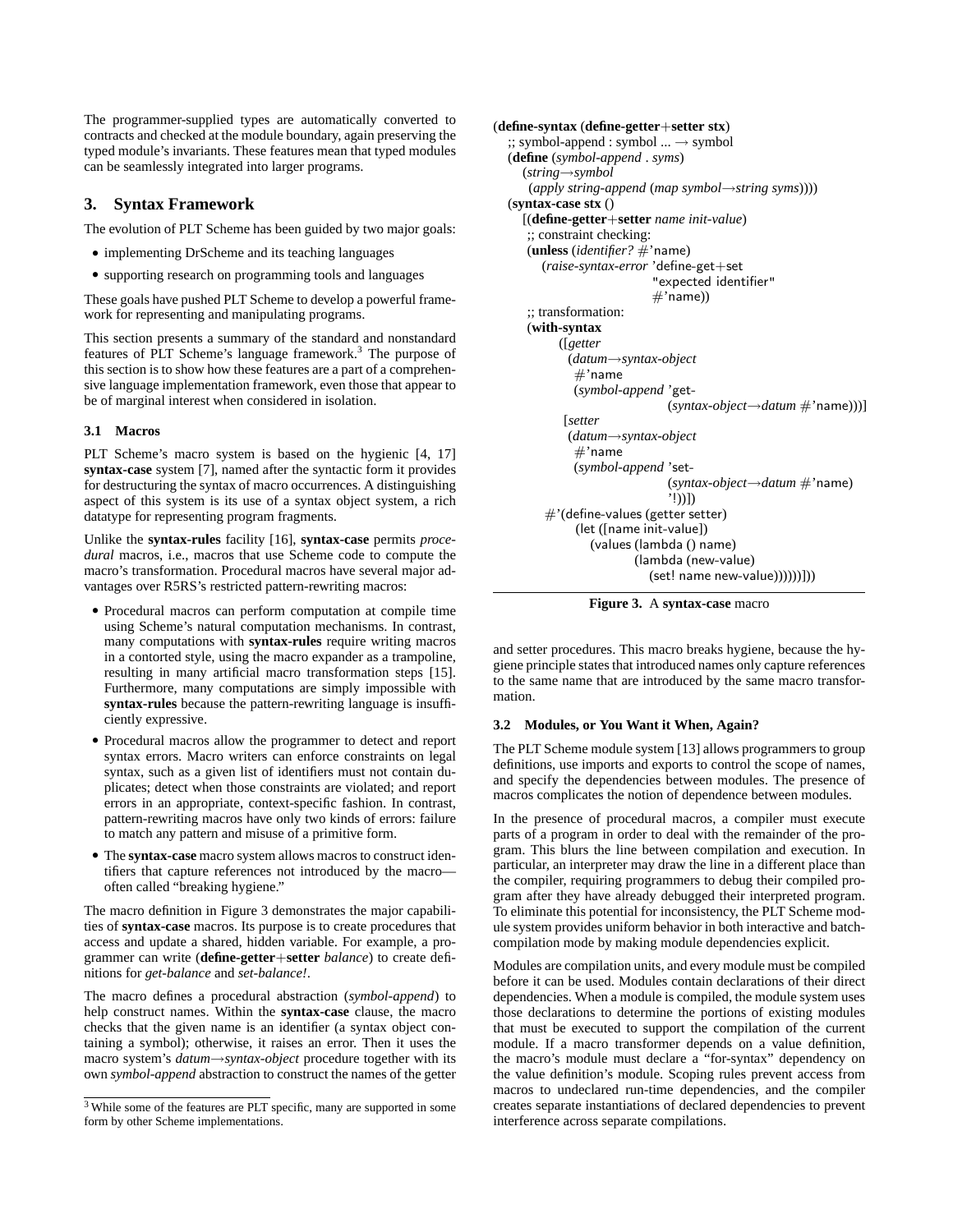```
(module macro-util mzscheme
  (provide check-for-duplicate-identifier)
   (define (check-for-duplicate-identifier ids)
omitted ))
```

```
(module rec mzscheme
   (require-for-syntax macro-util)
   (define-syntax (recur stx)
      (syntax-case stx ()
         [(recur name ([var init] . . . ) . body)
          (begin
             (check-for-duplicate-identifier #'(var . . . ))
             \#'(letrec ([name (lambda (var ...) . body)])
                    (name init ...)))])(define (build-list n f)
      (recur loop ([i 0])
         (f(f \leq i n))\left( \text{cons} \left( f \right) \left( \text{loop} \left( + i \right) \right) \right)null))))
```
**Figure 4.** Four kinds of references

## **3.2.1 Split environments**

Syntactically, a module declaration contains the module's name, a module reference specifying the language that the module is written in, and a sequence of definitions and expressions:

(**module** *module-name initial-language module-contents* · · ·)

Denotationally, a module consists of two code parts: a compiletime component and a run-time component. The compile-time part consists of the syntax definitions. The run-time part consists of ordinary definitions and expressions. In addition, a module has a set of dependencies on other modules.

The compiler keeps separate environments for the compile-time expressions and run-time expressions. If a module defines a procedure as a run-time value, a macro transformer in the same module cannot *use* that procedure; the binding is unavailable in the compile-time phase. The macro can, of course, expand into code that *refers* to the procedure. Likewise, a binding in the compile-time phase cannot be used in the run-time phase. This phase separation permits the compiler to compile a module without also executing its entire  $contents.4$ 

The two environments yield two kinds of module dependence and thus two distinct module import forms. The **require** form imports bindings into the run-time environment, and the **require-forsyntax** form imports bindings into the compile-time environment.

Macros bridge the gap between the two phases. The implementation of a macro is a compile-time expression, but the macro definition extends the environment for run-time expressions. To understand this idea, it is important to distinguish between the notions of macro versus value bindings from the notions of compile-time versus run-time environments.

The modules in Figure 4 illustrate the four different possibilities. In the context of the *rec* module, *check-for-duplicate-identifier* is a value binding in the compile-time environment; thus, it is available for use in the body of the **recur** macro definition. Even though *check-duplicate-identifier* is a "compile-time procedure," it is not a macro. In fact, it cannot be used in run-time expressions at all. In contrast, **recur** is a macro binding in the run-time environment. It is bound to a compile-time value, but the binding is available to run-time expressions such as the definition of *build-list*. The occurrence of **syntax-case** refers to a macro binding in the compiletime environment. Finally, the definition of *build-list* creates a value binding in the run-time environment.

Compilation of a module involves executing its dependencies<sup>5</sup> and expanding uses of macros in the module's body. The dependencies include the compile-time part of the module's initial language module, the compile-time part of every module imported with **require**, and both compile-time and run-time parts of every module imported with **require-for-syntax**.

The rules for compilation (and also for invoking a module's compile time part) are as follows:

- For every **require** import, including the initial language module, invoke that module's compile-time part in the same phase.
- For every **require-for-syntax** import, invoke that module's compile-time and run-time parts in the next higher phase.

If a module imported twice, once with **require** and once with **require-for-syntax**, the two corresponding invocations of the module are separate. They do not share mutable state. The module system uses phase numbers to distinguish the different instances. Finally, a module is only invoked once per phase, per compilation. Multiple modules that depend on a single module in the same phase share a single invocation of that module and its state.

#### **3.2.2 Compilation independence**

True separate compilation is impossible in a module system that supports the import and export of macros. Instead, the module system has a principle of compilation independence:

The compilation of a module depends only on the compiled forms of the modules that it (transitively) requires.

This principle has two consequences:

- The compilation of two modules, neither of which transitively requires the other, should produce the same two results no matter which is compiled first, or whether they are compiled in parallel.
- The compilation of a module does not depend on side effects that occurred during the compilation of modules that it transitively requires. This has important implications for the use of side-effects at compile time.

The compiler effectively creates a new store for each module that it compiles. Each compilation gets a new execution of all supporting module code. Since the result of the compilation process is nothing but a body of code, the states of mutable variables and objects created during the compilation process of any module are discarded at the end.

The following set of modules illustrates the interaction between side-effects and compilation:

(**module** *storage mzscheme* (**define** *storage* '()) (**define** (*add! x*) (**set!** *storage* (*cons x storage*))) (**provide** *storage add!*)) (**module** *memory mzscheme* (**require-for-syntax** *storage*)

<sup>4</sup> The same name may have meanings in both phases simultaneously. For example, modules written in the *mzscheme* language automatically import all primitive bindings into both phases.

<sup>&</sup>lt;sup>5</sup> If the module depends on modules that are not already compiled, they are automatically compiled when the dependency is detected.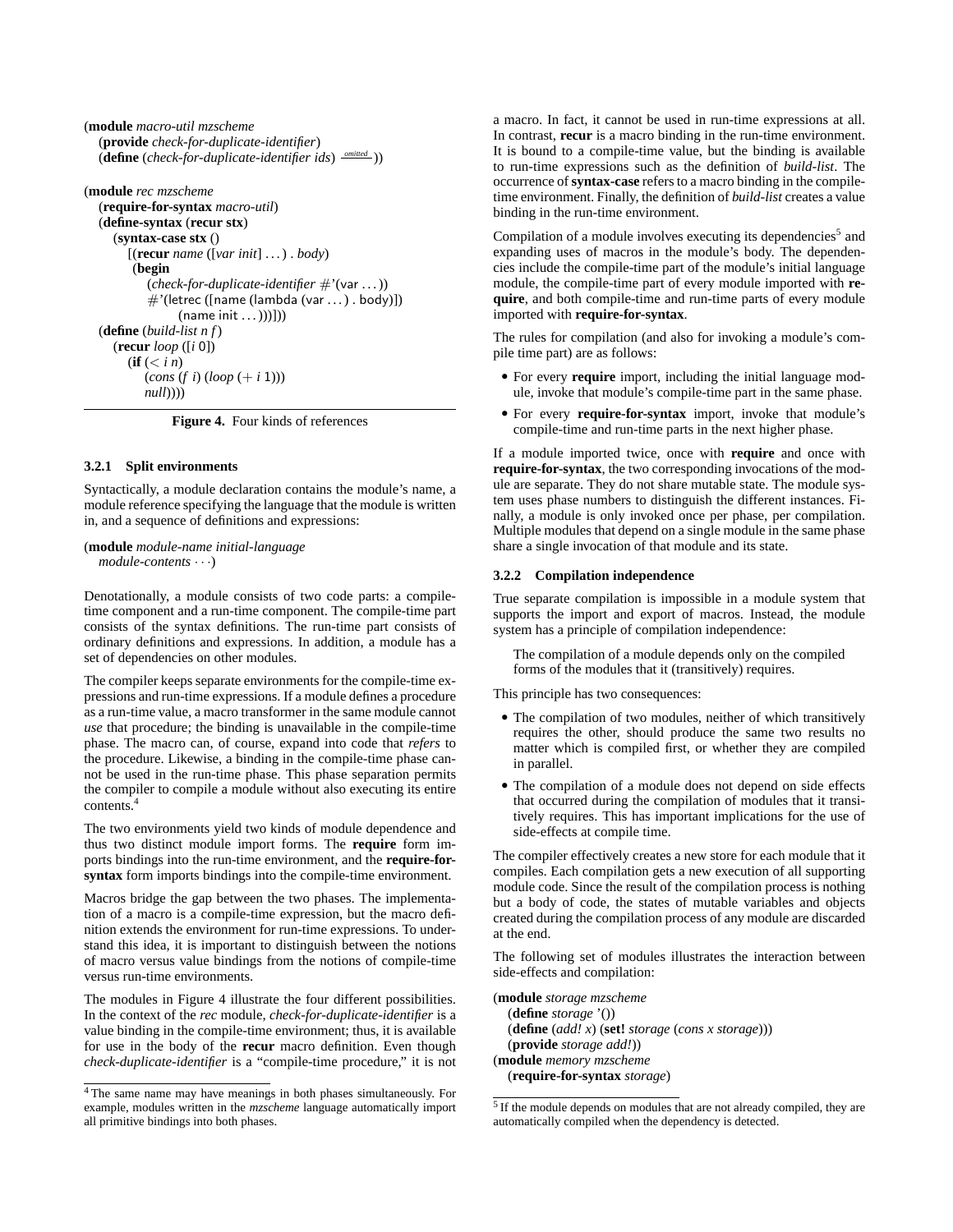

**Figure 5.** Module invocations

(**define-syntax** (**remember stx**) (**syntax-case stx** () [(**remember** *sym*) (**begin** (*add!* (*syntax-object*→*datum* #'sym)) (**with-syntax** ([*syms storage*]) #'(begin (display (quote syms)) (newline))))])) (**remember** *a*) (**remember** *b*))

The first module defines two variables. The second module accesses the variables at compile time, so it imports the first module via **require-for-syntax**. It defines a **remember** macro that adds a symbol to the remembered list and generates code to print out the updated list of remembered symbols. Then it uses the macro twice. At the end of compiling the *memory* module, the *storage* variable has the value (b a). Executing the *memory* module prints out the lists (a) and (b a), as expected.

Consider the following addition to the program:

```
(module inspect-storage mzscheme
  (require storage)
  (require memory)
  (display storage) (newline))
```
When this module is executed, the last line it prints out is (), not (b a), because the *run-time* instance of the *storage* module is distinct from the *compile-time* instance. That is, side-effects do not cross phases.

Now consider this further addition to the program:

```
(module more mzscheme
  (require memory)
  (remember c))
```
When this module is executed, the last line it prints out is (c), not (c b a). This result often surprises macro programmers. Many of them expect the final line to be (c b a). It seems to them as if the effects in *memory* occur and are subsequently unwound behind their backs. Programming with compile-time side effects can result in unexpected behavior—or lack of behavior—unless programmers recognize the forgetful nature of the compilation process.

The reason that the (**remember** *c*) in *more* prints just (c) is that *more* was compiled with a fresh instance of *storage* (initially the empty list), and because executing the compile-time part of *memory* does not change that value. The variable is updated during *macro* *expansion*; the side-effects are not present in the compiled form of *memory*:

```
(compiled-module memory
  (require mzscheme)
  (require-for-syntax storage)
  (define-syntax (remember stx)
omitted )
  (begin (display '(a)) (newline))
  (begin (display '(b a)) (newline)))
```
Figure 5 shows all of the module invocations involved in compiling and executing this program. Each box represents a module invocation, and the text at the bottom of each box indicates what parts of the module are executed. Each column represents a shared store; effects in one column are not visible in another column.

## **3.2.3 Persistent effects**

The compilation rules of the module system yield a design pattern for expressing persistent effects. Compile-time side effects are transient. Only the code in the compiled module is permanent. Thus, the way to express a persistent effect is to make it part of the module. Here's one way to do it:

```
(module memory mzscheme
  (require-for-syntax storage)
  (define-syntax (storage-now stx)
     (syntax-case stx ()
       [(storage-here)
        (with-syntax ([syms storage])
           \#'(quote syms))]))
  (define-syntax (remember stx)
     (syntax-case stx ()
       [(remember sym)
        \#'(begin (define-syntax \angle (add! (quote sym)))
                  (display (storage-now))
                  (newline))]))
  (remember a)
  (remember b))
```
The effect is not executed within the macro, but the macro expander executes the resulting **define-syntax** form when it continues expanding the module body, so the effect of the first addition to the list still occurs before the second **remember** is expanded. This version introduces a helper macro, **storage-now**, to retrieve the value of *storage* after the update.

Since the compile-time part of a compiled module includes all of the macro definitions, the side-effect is preserved: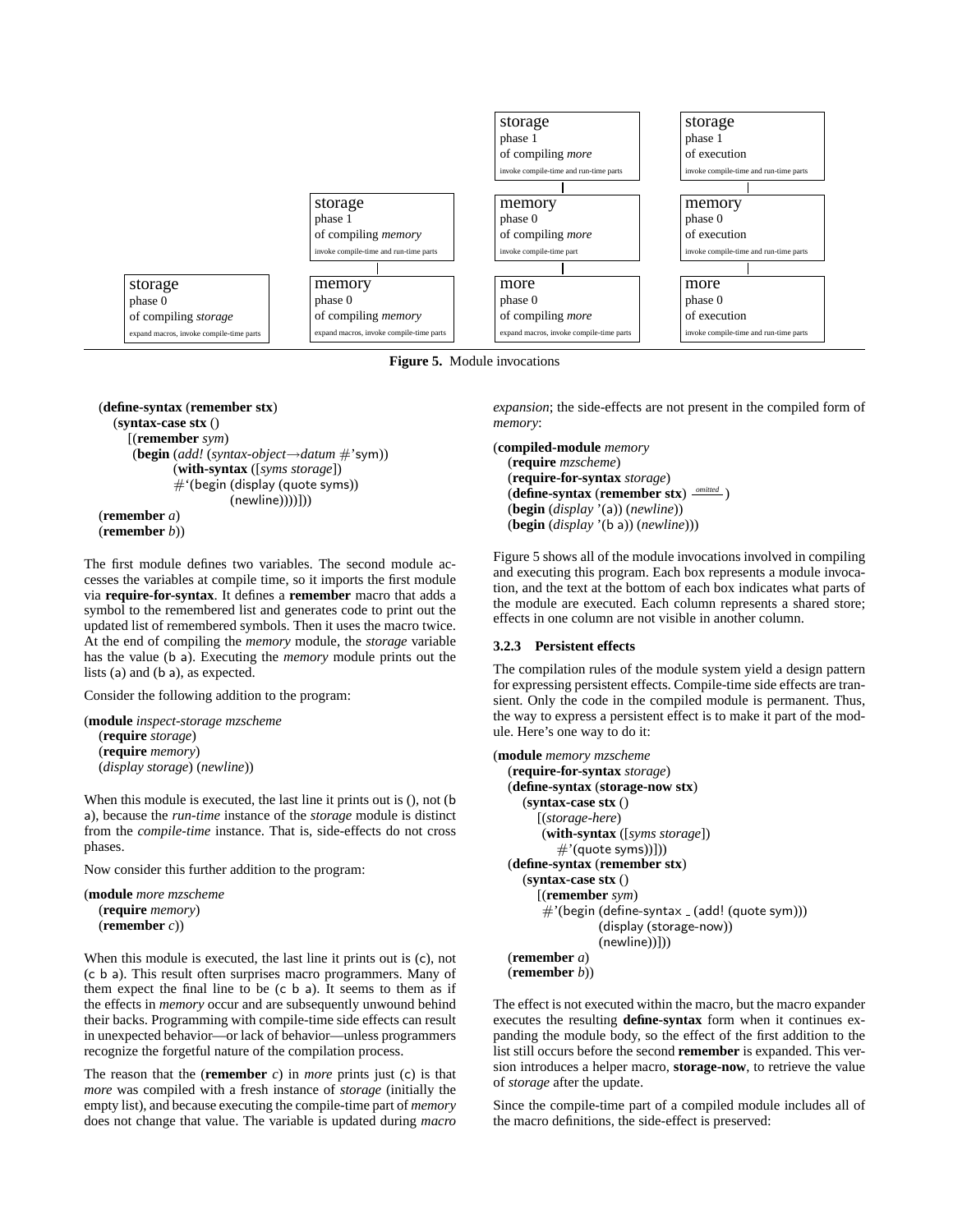(**compiled-module** *memory* (**require** *mzscheme*) (**require-for-syntax** *storage*) (**define-syntax** (**storage-now stx**) *omitted* ) (**define-syntax** (**remember stx**) *omitted* ) (**define-syntax 1** (*add!* 'a)) (*display* '(a)) (*newline*) (**define-syntax 2** (*add!* 'b)) (*display* '(b a)) (*newline*))

The calls to *add!* are executed whenever *memory* is required for the compilation of another module. Thus they are executed when *more* is compiled (refer back to Figure 5), so the storage is already set to (*b a*) when the use of **remember** in *more* is expanded. Thus, executing the new version of the program prints (*c b a*), as expected.

As a matter of readability, the **begin-for-syntax** form accomplishes the same effect as the awkward use of **define-syntax** with a throwaway name. Using **begin-for-syntax** also explicitly signals the programmer's intent to generate an expression that creates a persistent effect.

## **3.3 Macro protocols**

Some language extensions involve not just a single macro definition, but a collection of collaborating macros, or one macro whose multiple uses collaborate. Those collaborating macros need ways to share information at expansion time.

For example, any datatype created with **define-struct** can be recognized and destructured using **match**, as follows:

(**define-struct** *posn* (*x y*))

(**define** (*dist-to-origin p*) (**match** *p* [(**struct** *posn* (*a b*)) (*sqrt* (+ (*sqr a*) (*sqr b*)))]))

The **define-struct** macro gives **match** access to the names of *posn*'s predicate and accessor functions, and **match** uses those names in the expansion of the pattern to test the value, extract its contents, and bind the results to the pattern variables *a* and *b*.

PLT Scheme provides three mechanisms for communication between macros: static bindings, side-effects, and syntax properties. Each mechanism fits a particular form of communication.

## **3.3.1 Static binding**

PLT Scheme generalizes **define-syntax** to bind names to arbitrary compile-time data. The definition of the *posn* structure above produces something similar to the following:

#### (**begin**

(**define-values** (*make-posn posn? posn-x posn-y*) *omitted* ) (**define-syntax posn** (*list* #'make-posn #'posn? (*list* #'posn-x #'posn-y))))

Despite the use of **define-syntax**, the definition of **posn** is not a macro, as its value is not a transformer procedure. The static information it carries is accessible from other macros (such as **match**) via the *syntax-local-value* procedure.

With static binding, the availability of information is tied to the name it is bound to. Static binding also relies on the ability to define the name; it cannot attach information to a name that is already bound. Still, static binding is the most common mechanism for defining macro protocols in the PLT Scheme libraries, including protocols for structs and component signatures [5].

#### **3.3.2 Side-effects**

Side-effects are commonly used to provide implicit channels of communication between collaborating run-time components. They are just as capable of providing such channels at compile time for macros, provided the programmer recognizes the difference between ephemeral and persistent effects and uses the appropriate technique.

## **3.3.3 Syntax properties**

Dybvig et al.'s [7] syntax datatype extends S-expressions with the hygienic binding information and source location tracking. PLT Scheme adds *syntax properties*, key-value pairs of arbitrary associated data, as a way of attaching information to particular terms. By default, syntax properties are simply preserved by macros and primitive syntactic forms, so protocols defined via syntax properties generally do not interfere if they choose different keys. Accessing information contained in syntax properties requires only access to the term that carries it and the key to the property. Syntax properties are available even to observers that cannot access the expansion environment (necessary to access static bindings and compile-time variables).

For these reasons, syntax properties are well-suited to conveying information from macros to code analyzers that examine programs after they have been expanded to core Scheme. DrScheme's Check Syntax tool examines expanded programs to graphically display the program's binding structure, and it uses syntax properties to supplement binding information. For example, the expansion of **match** uses the information bound to the **posn** name, but the structure name does not occur in the expansion. The **match** macro leaves a 'disappeared-use syntax property on its expansion telling Check Syntax to color the occurrence of **posn** as a reference and connect it to the corresponding definition. DrScheme's teaching languages also use syntax properties to communicate with tools like the Stepper.

Macros can introduce and examine syntax properties in their arguments using the *syntax-property* procedure.

#### **3.4 Local expansion**

Some special forms must partially expand their bodies before processing them. For example, the primitive forms such as **lambda** handle internal definitions by partially expanding each form in the body to detect whether it is a definition or an expression. The definitions are collected and transformed into a **letrec** expression with the remainder of the original expressions in the body.

Macros can perform the same kind of partial expansion via the *local-expand* procedure.

#### **3.5 Compilation-unit hooks**

There are two basic compilation scenarios in PLT Scheme. In interactive mode, the compiler receives expressions from the readeval-print loop. In module mode, the compiler processes an entire module at once. For each mode, the compiler provides a hook so the macro system can be used to control compilation of that body of code.

#### **3.5.1 Top-level transformers**

The read-eval-print loop automatically wraps each interaction with the **#%top-interaction** macro. By defining a new **#%topinteraction** macro, a programmer can customize the behavior of each interaction.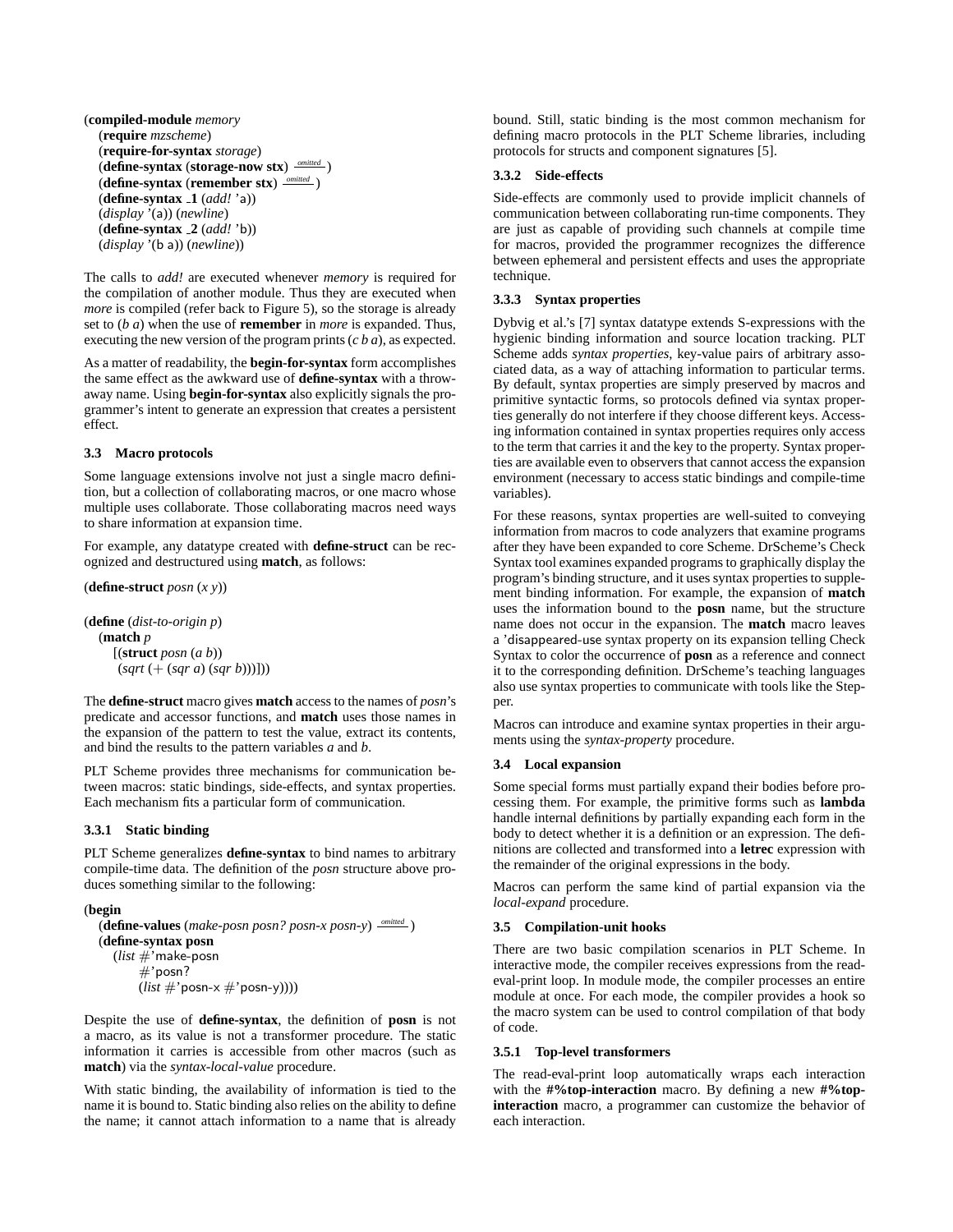```
(module typed-scheme mzscheme
  (provide (rename top-interaction #%top-interaction))
  (define-syntax (top-interaction stx)
     (syntax-case stx ()
       [(top-interaction . term)
        (let ([expanded-term
              (local-expand #'term 'top-level null)])
           (type-check-top-level expanded-term)
           expanded-term)]))
   omitted )
```
**Figure 6.** *typed-scheme* module

## **3.5.2 Module transformers**

The macro expander processes a module from top to bottom, partially expanding to uncover definitions, **require** and **require-forsyntax** forms, and **provide** forms. It executes syntax definitions and module import forms as it encounters them. Then it performs another pass, expanding the remaining run-time expressions. The module system provides a hook, called **#%module-begin**, that allows language implementations to override the normal expansion of modules.

The module transformer hook is typically used to constrain the contents of the module or to automatically import modules into the compile-time environment. For example, the *mzscheme* module transformer inserts (**require-for-syntax** *mzscheme*) at the beginning of the module body, so they automatically get the *mzscheme* bindings in the compile-time phase.

The module hook technique has been used before in language experimentation. Specifically, Pettyjohn et al. [19] prototyped a language for programming continuation-based web servlets. This prototype was the first evidence that the module transformer is useful for general-purpose language experimentation.

# **4. Typing Terms**

The implementation of Typed Scheme illustrates like no other language design experiment the power of PLT Scheme's macro system. In this section, we explain the process for type-checking a single definition or expression, with a focus on type annotations and the use of type environments. The following section extends the implementation to handle modules.

Typed Scheme was designed to interoperate with PLT Scheme's existing macro and module systems. In particular, typed programs should be able to use existing macros (provided they produce typecorrect code) and define and use new macros. Since it is generally impossible to derive type rules for arbitrary macros, the typechecker must analyze the program after expansion has eliminated all occurrences of macros and reduced the program to core syntax.

The type-checker hooks into the compilation process as a macro using the **#%top-interaction** interface described in Section 3.5. The type-checking macro receives the original unexpanded program, and it calls *local-expand* to fully expand the program for analysis. The type-checker then either approves the expanded program or raises an error, aborting compilation. Figure 6 shows the beginning of the *typed-scheme* language module.

The type-checker has rules for each primitive syntactic form. It knows how to assign types to Scheme constants. It also knows the types of the Scheme primitive operators. When it encounters a programmer-introduced variable, however, it needs to find the type of the variable, and although that information is present in the original program, type information is not part of fully expanded, (**define-syntax** (**lambda: stx**) (**syntax-case stx** (:) [(**lambda:** ([*formal* : *formal-type*] . . . ) . *body*) (**with-syntax** ([(*typed-formal* . . . ) (*map* (**lambda** (*id type*) (*syntax-property id* 'type-label *type*))  $(syntax \rightarrow list \# ' (formal ...)$  $(syntax \rightarrow list \#'(formal-type...)))$  $\#$ '(lambda (typed-formal ...). body))]))

# (**define-syntax** (**define: stx**)

```
(syntax-case stx (:)
  [(define: var : type expr)
   (identifier? #'var)
   (\textbf{with-syntax} ([tvar (syntax-property #'var 'type-label #'type)])#'(define #,tvar expr))]
  [(define: (f [formal formal-type] . . . ) : result-type . body)
   \#'(define: f : (formal-type ... \rightarrow result-type)
         (lambda: ([formal formal-type] . . . ) . body)))])
```


core Scheme code. The rest of this section discusses the treatment of variable types and the communication between Typed Scheme's binding forms and its type-checker.

## **4.1 Variables**

Typed Scheme requires type annotations on bound variables; typechecking depends on that information. Consequently, the typed binding forms and the type-checker employ a protocol regarding the communication of variable types.

Type annotations are local to the terms where they appear. They must be robust in the face of local expansion and re-expansion. Since the type-checker works on the fully-expanded program, it makes sense to put the type annotations in the program. At the same time, the result of expansion is a core Scheme term, and Scheme's primitive syntactic forms are unaware of types and do not accept Typed Scheme's typed binding syntax. Syntax properties provide an appropriate method for implementing the protocol by attaching type information to terms.

**The Variable Protocol:** Every typed binding form decorates its declared variables with a type attached to the 'typelabel syntax property of the bound identifiers.

Typed Scheme implements the variable protocol by defining the typed binding forms such as **lambda:** as macros that convert the [*variable* : *type*] variable syntax into primitive binding forms with the types attached to the 'type-label syntax property of the variable names. Figure 7 shows the definition of typed binding macros. The **lambda:** macro expands into the primitive **lambda** form. For each formal parameter name, it creates a new syntax object with a 'type-label property holding the type. Likewise, the **define:** macro handles typed definitions. The first clause handles the simple case with just a name being bound to a value. The second clause handles the function definition syntax by desugaring it to a **define:** form with an explicit **lambda:** form. It also synthesizes the function type from the argument types and the result type, adding it to the expanded definition.

The type-checker, at the other end of the protocol, consumes the syntax properties produced by the typed binding forms. When the type-checker encounters a binding form, it scans the bound variables and extracts their types with the *get-id-type* procedure: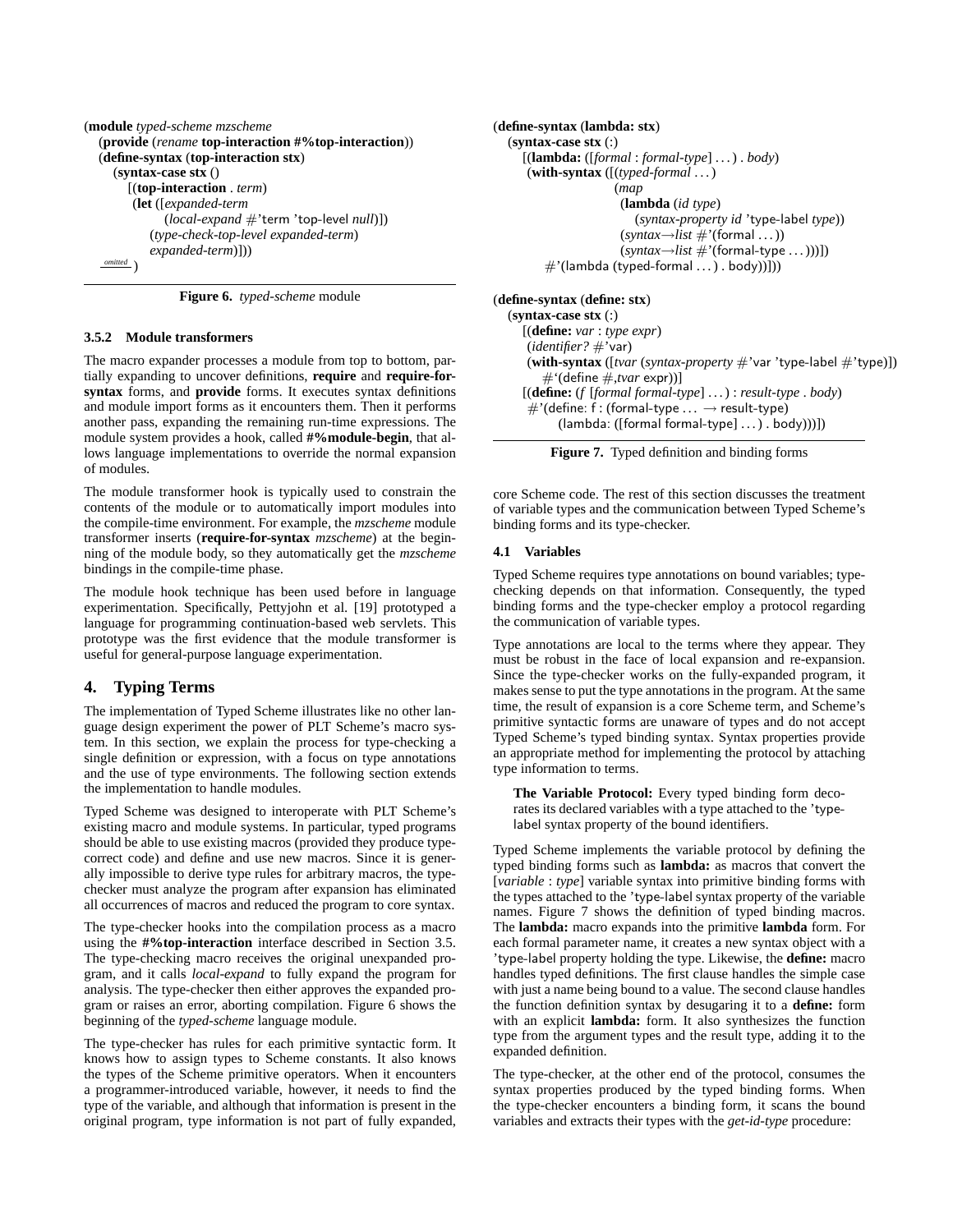(**module** *env mzscheme* (**provide** (*all-defined*))

;; An environment is a (list-of binding).

;; A binding is (make-binding identifier type). (**define-struct** *binding* (*id type*))

;; the-type-env : environment ;; Associates global variables with their types. ;; Initially contains types for the mzscheme primitives. (**define** *the-type-env omitted* )

 $\gamma$ ; declare-type : identifier type  $\rightarrow$  void ;; Add a type association to the global type environment. (**define** (*declare-type! id type*) *omitted* )

;; empty-env : environment ;; The empty lexical environment. (**define** *empty-env null*)

 $\gamma$ ; extend-env : environment (list-of binding)  $\rightarrow$  environment (**define** (*extend-env env bindings*) *omitted* )

 $\cdot$ ;; lookup-type : lexical-env identifier  $\rightarrow$  type ;; Searches the lexical environment, then the global environment. (**define** (*lookup-type env var*) *omitted* ))

**Figure 8.** Type Environment

 $\cdot$ ;; get-id-type : identifier  $\rightarrow$  type (**define-for-syntax** (*get-id-type id*) (**let** ([*type* (*syntax-property id* 'type-label)]) (**unless** *type* (*raise-missing-type-error id*)) *type*))

The type-checker maintains a two-part type-environment. One part holds the types of global variables, including variables defined via **define:** and all primitive variables. The other part holds the lexical variables, such as those bound by **lambda:** and other local binding forms. Figure 8 shows the outline of the environment module. The *declare-type!* operation updates the global type environment; *extend-env* extends the local type environment; and *lookup-env* finds the type of an identifier, searching first the local bindings then the global bindings.

The type-checker consumes the information attached to bound variables. Figure 9 lists the code for the type-checker. When the typechecker encounters a definition, it extracts the type annotations from the bound identifiers and extends the type environment with the new type association. It finally checks that the declared type matches the type computed for the right-hand side expression. When the type-checker encounters an expression, it switches to expression mode.

The *type-check-expr* procedure computes the type of the expression. In the simplest case, variable reference, the type-checker just looks up the type in the type environment. If the variable is not present, the *lookup-env* procedure raises an error. When the typechecker sees a **lambda** form, it gathers the types of the bound variables and extends the type environment before checking the body in the extended environment. It also uses the types of the formals, in addition to the computed type of the body, to create the type of the function. Finally, the application case involves finding the type

 $\gamma$ ; type-check-top-level : syntax  $\rightarrow$  void (**define-for-syntax** (*type-check-top-level form*) (**syntax-case** *form* (**define**) [(**define** *var expr*) (**let**∗ ([*var-type* (*get-id-type* #'var)]) (*declare-type!* #'var *var-type*) (**let** ([*expr-type* (*type-check-expr* #'expr *empty-env*)]) (*check-type var-type expr-type form*)))] [*expr* (*type-check-expr* #'expr *empty-env*)]))  $\therefore$ : type-check-expr : syntax lexical-env  $\rightarrow$  type (**define-for-syntax** (*type-check-expr expr env*) (**syntax-case** *expr* (**lambda #%app** *omitted* ) [*var* (*identifier?* #'var) (*lookup-type env* #'var)] [(**lambda** (*formal* . . . ) *body*) (**let**∗ ([*formal-types*  $(map get-id-type (syntax \rightarrow list \# ' (formal ...)))$ [*formal-bindings* (*map make-binding*  $(syntax \rightarrow list \# ' (formal ...))$ *formal-types*)] [*body-type* (*type-check-expr* #'body (*extend-env env formal-bindings*))]) (*make-function-type formal-types body-type*))] [(**#%app** *op arg* . . . ) (**let** ([*op-type* (*type-check-expr* #'op *env*)] [*arg-types* (*map* (**lambda** (*arg*) (*type-check-expr arg env*))  $(syntax \rightarrow list \#'(arg \dots)))$ (*check-function-type op-type* #'op) (*check-types* (*function-type-params op-type*) *op-types expr*) (*function-type-result op-type*))]

These functions are defined using **define-for-syntax**, which creates a value binding in the compile-time environment, so the **top-interaction** macro can use the procedures.

**Figure 9.** The type-checker

of the operator, verifying that it is a function type of the right arity, and checking the expected parameter types against the actual parameter types. If the application is valid, the result is the function's result type.

# **5. Typing Modules**

*omitted* ))

Type-checking a typed module is more complicated than typechecking an isolated definition or expression. Module bodies may refer to variables that are neither primitive nor locally-defined, but imported from other modules. Furthermore, module exports must be protected from misuse in other modules, both typed and untyped.

As with a single definition or expression, type-checking a module involves fully expanding the contents of the module and then analyzing the expanded contents. Typed Scheme uses the module transformer hook to type-check the contents of the module.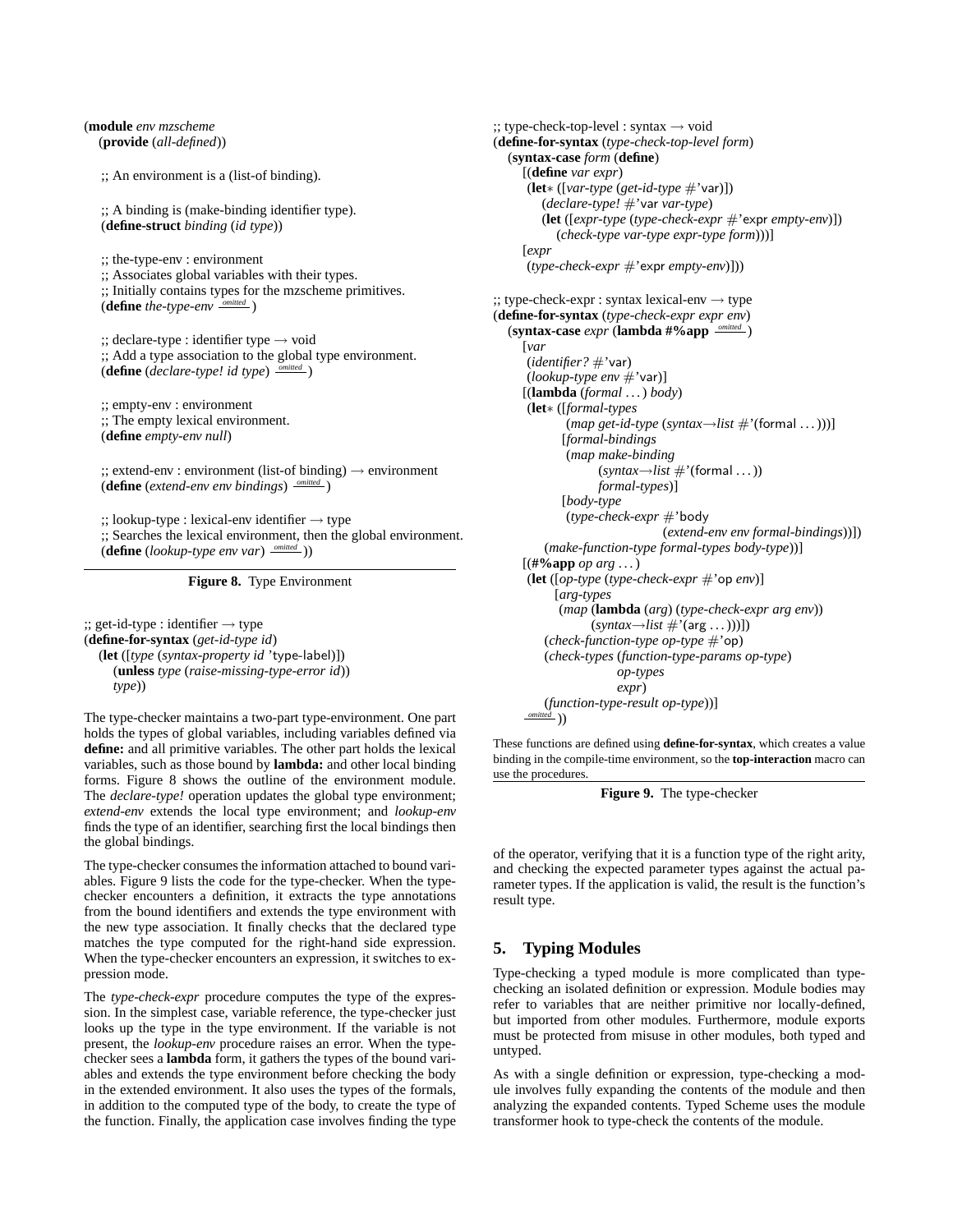The variable protocol handles variables whose definitions or bindings occur within the body of the module, but typing imported variables requires additional communication between typed modules. The revised protocol affects the way a typed module's exports are compiled.

There are three kinds of module interactions that typed modules can participate in:

- 1. A typed module requires an untyped module.
- 2. A typed module requires another typed module.
- 3. An untyped module requires a typed module.

The first case simply requires a method of importing untrusted code in such a way that it cannot break the type system's invariants, which demands appropriate input from the programmer. The other two cases determine the behavior of a typed module's exports. Those two cases essentially demand different behaviors from a typed module depending on the context it is imported into.

This section explains how Typed Scheme interacts with the module system. We begin with the simplest case, a typed module importing untyped code. This case can be explained in terms of just the import statement. Then we consider the case of a typed module importing another typed module, and we develop the basic typed-module framework. Finally, we show how to extend the behavior of exports to support the case of importing a typed module into an untyped context.

## **5.1 Untyped to Typed**

Typed modules cannot use untyped modules without additional protection.<sup>6</sup> Instead, typed modules use a special **require/typed** form to import names at specific types. The **require/typed** form wraps the untyped imports with contracts [9] that enforce the programmer-supplied types. It also adds the name to the type environment with the specified type.

For example, the following use of **require/typed** imports the *findfiles* procedure from a standard library module:

(**require/typed** (*lib* "file.ss")  $[find-files ((Path \rightarrow Boolean) Path \rightarrow (Listof Path))]$ 

It is equivalent to the following code fragment:

(**require** (*rename* (*lib* "file.ss") *unsafe-find-files find-files*))TRUST (**define:** *find-files* : ((*Path* → *Boolean*) *Path* → (*Listof Path*)) (**contract** (*type*→*contract*

((*Path* → *Boolean*) *Path* → (*Listof Path*))) *unsafe-find-files* 'find-files  $\mathcal{C}$ ' $<$ typed-scheme $>$ ) $^{\text{TRUST}}$ )

The TRUST annotation indicates a syntax property that directs the type-checker to accept the labeled expression as-is. The **contract** expression wraps the unsafe version of the *find-files* procedure with a contract derived from the given type. The last two arguments indicate the parties involved in the contract; if something goes wrong, one of the parties is blamed.

The *find-files* contract checks the procedure's arguments and result. If the untyped version of *find-files* returns a non-path result, the contract catches it and blames 'find-files before the faulty value can interfere with the typed program. The first argument contract is itself a higher-order contract, so the contract system wraps the function passed to *find-files* with a contract corresponding to the (*Path* → *Boolean*) type. This contract prevents the untyped *findfiles* from calling the function with faulty arguments; if it does so, the contract system raises an error and blames 'find-files for the violation. The second argument contract is a first-order contract. It can only be violated if typed code supplies an argument of the wrong type, which cannot happen if the type system is sound. Finally, if *find-files* were to return something other than a list of paths, the contract system would stop the program and thus protect the typed code that expects to process the result.

## **5.2 Typed to Typed**

Typed Scheme installs a **#%module-begin** macro that first performs the normal module expansion (using *local-expand*), analyzes the result, and produces a module body that follows a new *module variable protocol* that provides the type-checker with the types of module variables:

(**define-syntax** (**module-begin stx**) (**syntax-case stx** () [(**module-begin** *form* . . . ) (*type-check-module-body* (*local-expand* #'(#%plain-module-begin form . . . ) 'module-begin *null*))]))

Unlike the type-checking procedure for top-level forms, *typecheck-module-body* not only type-checks the module body; it also transforms the code to produce the module body.

When one typed module requires another typed module, typechecking the first module requires knowing the types associated with the all of the definitions of the second module. The typechecker needs the types for all of the definitions, even the unexported ones, because an imported macro can expand into references to the unexported variables of the module it was defined in. This requires a new protocol, the module variable protocol.

Let us consider the protocol mechanisms introduced in Section 3. An imported identifier does not carry any syntax properties, so syntax properties alone are insufficient. Static binding provides a partial solution: instead of directly providing a variable, a typed module could instead provide a macro that expands into a use of the actual variable. The macro would place a type annotation on the reference as a syntax property. The problem with the static binding approach is that it annotates only the references that cross the public import/export boundary. Variable references introduced by imported macros, however, do not go through the static binding mechanism; they refer directly to the module variables. Since Typed Scheme aims to support macros, static binding is not a viable approach.

That leaves compile-time side effects. We extend the type environment table to include all known typed-module definitions instead of just primitives and local definitions. A typed module relies on the global type environment to contain types for all variables that appear within its body, and it guarantees that its client modules have access to its own type associations.

**The Module Variable Protocol:** During the compilation of a typed module, the global type environment contains bindings for all definitions in all typed modules transitively required by the module being compiled.

Since a module's contributions to the global type environment need to be present during the compilation of every module that depends on it, we use the persistent effect pattern described in Section 3.2.3.

<sup>6</sup> However, typed modules can safely import untyped *macro* libraries (such as **match**) if the macros do not expand into untyped, non-primitive variables.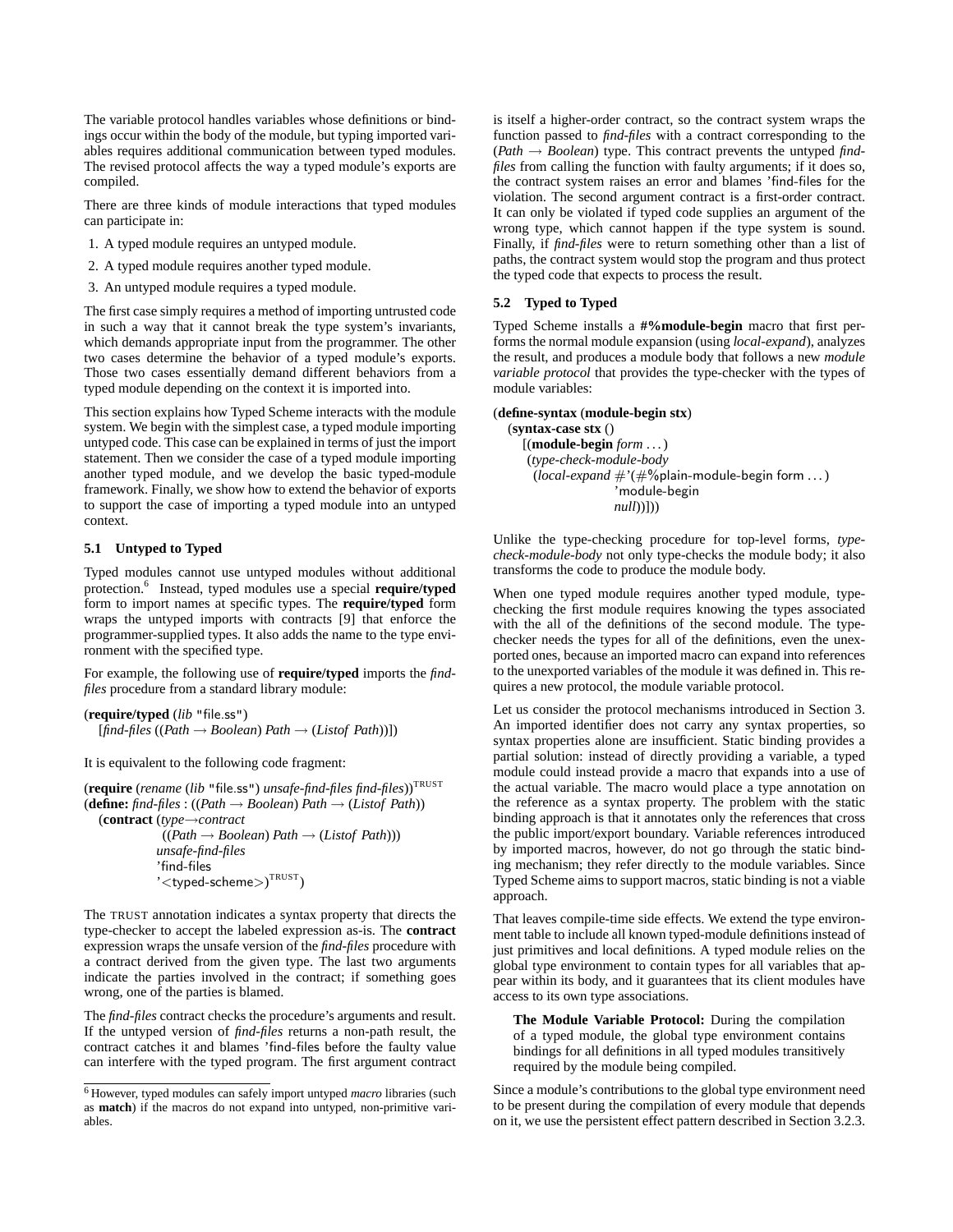In addition to verifying the correctness of the module's contents, the *type-check-module-body* procedure also appends compile-time type declarations to the end of the module. We illustrate the effect of the module transformer on the following modules:

```
(module one typed-scheme
  (provide one)
  (define: one : number 1))
```

```
(module plus typed-scheme
  (provide plus1)
  (define: (plus1 [n : number]) : number
     (+ n one)))
```
The first module passes the type-checker, which also adds a type declaration for *one* to the end of the compiled module:

```
(compiled-module one
  (require typed-scheme)
  (provide one)
  (define one 1)
  (begin-for-syntax
     (declare-type! #'one (type number))))
```
The reference to *declare-type!* was inserted by a macro from the *typed-scheme* module. Even though *one* does not import the *env* module directly, the procedure is available indirectly through *typedscheme*. Since *typed-scheme* imports *env* via **require-for-syntax**, it is correct to use *declare-type!* within the compile-time part of *one*.

When the compiler encounters the *plus* module, the module system invokes the compile-time part of *typed-scheme*, initializing the global type environment with the primitive bindings only. Then when the compiler encounters the import of *one* in the module body, it invokes the compile-time part of the *one* module, which then loads its type declaration for *one* into the type environment.

The *plus* module includes just one new definition, and the module transformer adds the corresponding declaration to the module:

```
(compiled-module plus
  (require typed-scheme)
  (provide plus)
  (define plus (lambda (n) (+ n 1)))
  (begin-for-syntax
     (decare-type! \#'plus (type (number \rightarrow number))))
```
The two modules are able to communicate using *typed-scheme*'s type environment because the compile-time parts of the *one* module and the *plus* module share a single invocation of *typed-scheme* and thus a single invocation of the *env* module.

Figures 10 and 11 show the implementation of typed modules and the module variable protocol.

## **5.3 Typed to Untyped**

When a typed module is imported into another typed module, it must provide its definitions and load the type declarations into the global type environment. The type-checker ensures that the exported values are used safely, so there is no need for run-time checking or wrapping.

In contrast, when a typed module is imported into an untyped module, it should protect its exports so that the untyped context cannot destroy its invariants. As in the "untyped to typed" case, we use contracts to enforce the type constraints of the definitions. For any defined variable, it is a simple matter to generate a definition that wraps the variable in the protection of the appropriate contract.

```
(module typed-scheme mzscheme
  (require-for-syntax type-check)
  (provide (rename module-begin #%module-begin)
           (rename top-interaction #%top-interaction)
           (all-from-except mzscheme
              #%module-begin #%top-interaction)
           define:
           lambda:)
  (define-syntax (module-begin stx)
    (syntax-case stx ()
       [(module-begin form . . . )
        (type-check-module-body
         (local-expand #'(#%plain-module-begin form . . . )
                       'module-begin
                       null))]))
  (define-syntax top-interaction omitted )
  (define-syntax define: omitted )
  (define-syntax lambda: omitted ))
```
**Figure 10.** The *typed-scheme* module

For example, the *plus* module above has a *plus1* procedure with type (*Number*  $\rightarrow$  *Number*). Given that information, we can generate *defensive-plus1*:

(**define/contract** *defensive-plus1* (*type*→*contract* (*Number* → *Number*)) *plus1*)

The **define/contract** form is like a definition that uses **contract** explicitly, except that it automatically computes the blame parties.

A typed module, then, needs to provide one set of definitions to typed contexts and another set of definitions to untyped contexts. Of course, no module can actually change the contents of its **provide** clauses once it is compiled. Instead, it can provide a set of *indirection* macros that choose whether to expand into the trusting or defensive versions of exported names, assuming they can determine whether the importing context is typed or untyped. PLT Scheme provides *rename transformers* as a convenient way of writing such identifier-to-identifier translations.

Continuing the *plus* module example, the module transformer rewrites

## (**provide** *plus1*)

into the following indirection definition and renamed-provide clause:

# (**define-syntax export-plus1**

```
(if omitted ;; Will it be used in a typed context?
     (make-rename-transformer #'plus1)
     (make-rename-transformer #'defensive-plus1)))
(provide (rename export-plus1 plus1))
```
The indirection definitions depend on some way of determining whether the context they are imported into is typed or untyped. The context that matters is the module currently being compiled. If the require chain includes intervening modules, they have already been compiled, and references within the compiled modules are already resolved to the right version of the exports. Thus, the problem boils down to determining whether the module currently being compiled is a typed module.

The property that distinguishes a typed module is that it specifies *typed-scheme* as its language module, and thus its module body is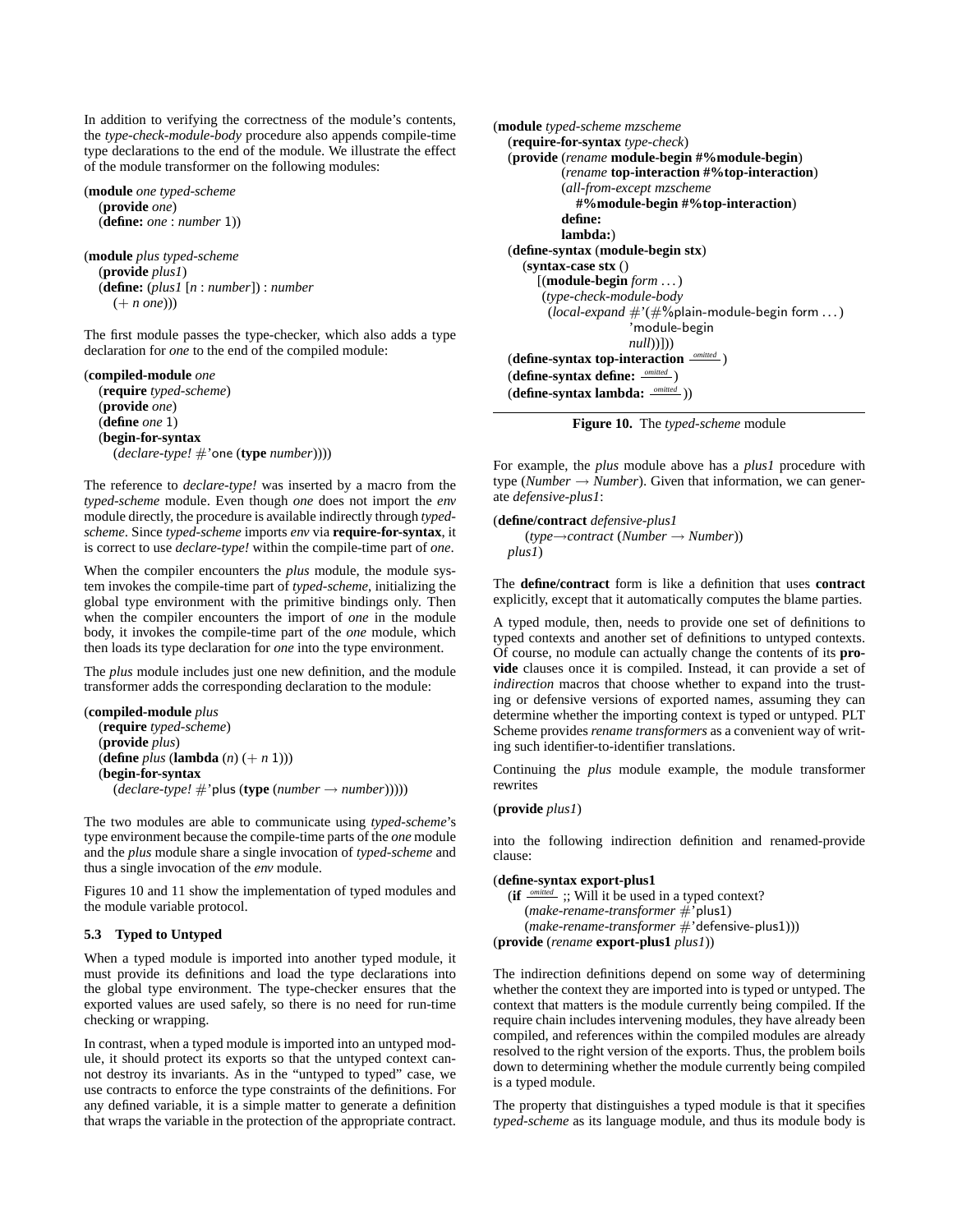(**module** *type-check mzscheme* (**require** *env*) (**provide** (*all-defined*))

> $\therefore$ : type-check-top-level : syntax  $\rightarrow$  void (**define** (*type-check-top-level form*) *omitted* )

 $\therefore$ ; type-check-module-body : syntax  $\rightarrow$  syntax (**define** (*type-check-module-body form*) (**syntax-case** *form* () [(**module-begin** *top-level-form* . . . ) (**let** ([*definition-types* (*get-definition-types*  $(syntax \rightarrow list \#'(top-level-form ...))))$ (*for-each* (**lambda** (*def*) (*declare-type!* (*binding-id def*) (*binding-type def*))) *definition-types*) (*for-each type-check-module-level-form* (*syntax*→*list* #'(top-level-form . . . ))) ;; Generate declarations to reload types into the ;; global type environment (**with-syntax** ([(*type-declaration* . . . ) (*map binding*→*type-declaraction definition-types*)])  $#$ '(module-begin top-level-form ... type-declaration ... )))]))

 $\therefore$ : type-check-module-level-form : syntax  $\rightarrow$  void (**define** (*type-check-module-level-form form*) *omitted* )

```
\gamma; type-check-expression : syntax environment \rightarrow type
(define (type-check-expression expr env)
omitted )
```

```
\gamma; get-definition-types : (list-of syntax) \rightarrow (list-of binding)
(define (get-definition-types forms)
  (if (null? forms)
     null
     (syntax-case (car forms) (define)
        [(define name rhs)
         (cons (make-binding #'name (get-id-type #'name))
                (get-definition-types (cdr forms)))]
        [ (get-definition-types (cdr forms))])))
\gamma; get-id-type : identifier \rightarrow type
(define (get-id-type id)
omitted )
;; binding→type-declaration : binding → syntax
(define (binding→type-declaraction b)
  (with-syntax ([id (binding-id b)]
```
[*type-expr* (*type*→*type-expression* (*binding-type b*))])  $\#$ '(begin-for-syntax (declare-type!  $\#$ 'id type-expr))))

;; type→type-expression : type → syntax (**define** (*type*→*type-expression type*) *omitted* ))



under the control of the typed module transformer. Given that, it is critical to understand the exact order of events in the compilation process:

- 1. The compiler invokes the initial language module's compiletime part.
- 2. Then, it executes the initial language module's module transformer on the body of the module being compiled.
- 3. As the compiler encounters **require**s in the module's body, it invokes the compile-time parts of the relevant modules.

In particular, the execution of the module transformer precedes the execution of any of the indirection definitions in compiled typed modules. The Typed Scheme module transformer can therefore set a flag indicating that the module being compiled is a typed module, and the indirection definitions can simply check the value of the flag.

Here is the modified *typed-scheme* module:

(**module** *context mzscheme* (**provide** *typed-context?*) ;; typed-context? : (box-of boolean)

;; True when the module being *compiled* is a typed module.  $(\text{define type } d\text{-context? } (box \#f)))$ 

(**module** *typed-scheme mzscheme*

```
omitted
(require-for-syntax context)
(define-syntax (module-begin stx)
  (syntax-case stx ()
     [(module-begin form . . . )
      (begin
       (set-box! typed-context #t)
       (type-check-module-body
        (local-expand #'(#%plain-module-begin form . . . )
                       'module-begin
                      null)))]))
omitted )
```
The *type-check* module also adds (**require** *context*) so that the indirection definitions it inserts can refer to *typed-context?*.

The following program illustrate how the flag works. We add an untyped *main* module to the *one* and *plus* modules from our earlier examples.

```
(module one typed-scheme
  (provide one)
  (define: one : number 1))
(module plus typed-scheme
  (require one)
  (provide plus1)
  (define: (plus1 [x : number]) : number
     (+ x one)))
```
(**module** *main mzscheme* (**require** *plus*) (*display* (*plus1* 41)) (*newline*))

The compiler processes the typed *one* module first, creating the context-dependent indirection definition for the exported variable *one*. When the compiler encounters the typed *plus* module, it first invokes the compile-time part of *typed-scheme*. That, in turn, causes the invocation of the *context* module, including a new *typedcontext?* box initialized to false. Executing the Typed Scheme